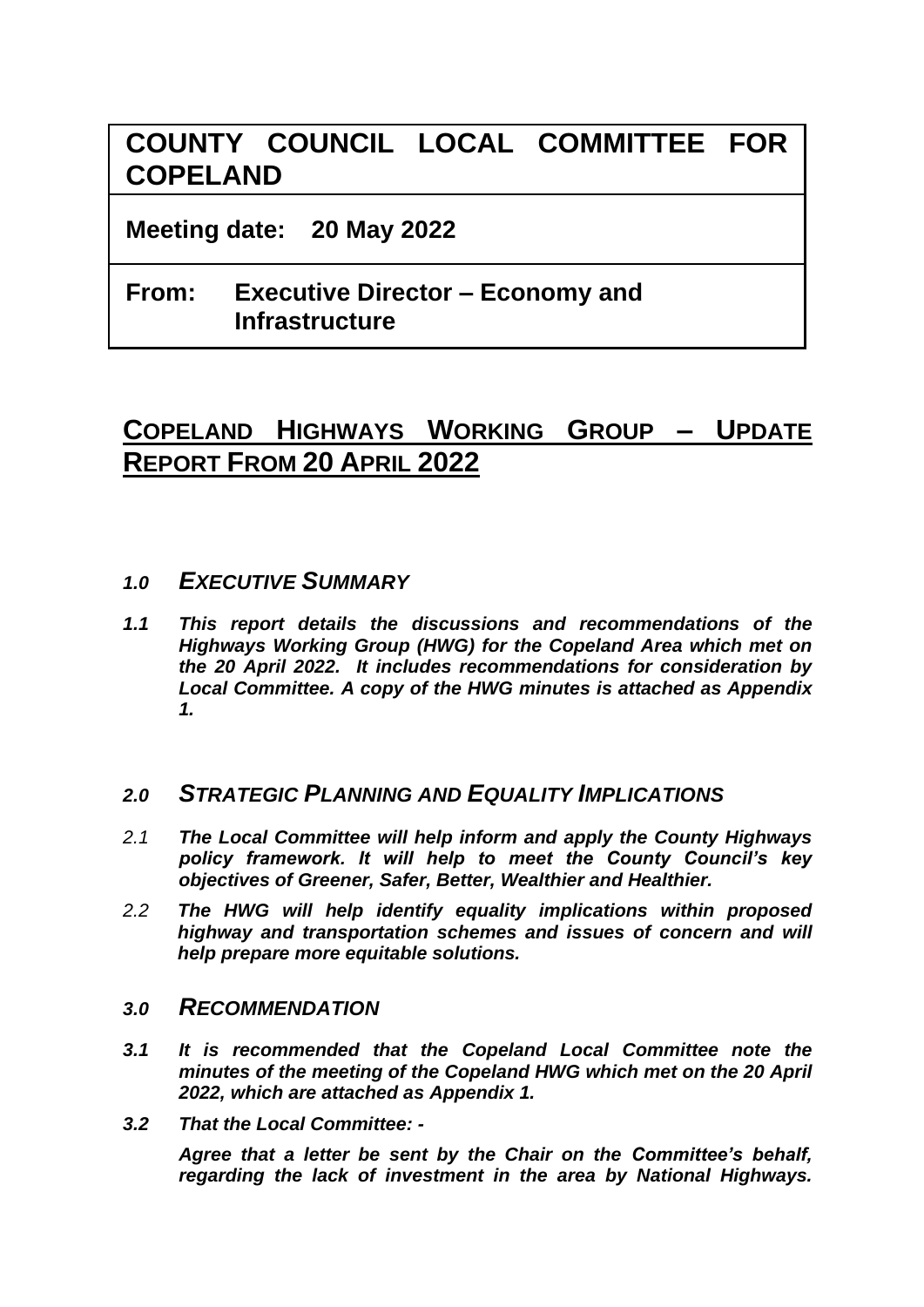*Addressed to the Local MP for Copeland and to the Chairman of the House of Commons Transport Select committee*

- *3.3 That Local Committee agree the proposed option, for the use of the allocated additional budget of £200,000 dedicated to the treatment of potholes*
- *3.4 That Local Committee agree to proceed to statutory consultation and advertisement of a Traffic Regulation Order ("the Order") which would:*

*Consolidate the provisions of: -*

*(a)The County of Cumbria (Various Roads, Borough of Copeland) (Consolidation and Provision of Traffic Regulations) Order 2020; and*

*(b) The County of Cumbria (A5086/U4017 Arlecdon Parks Road, Arlecdon) (Traffic Regulation) Order 2003 as attached as Appendix 44; and*

*Introduce new restrictions as shown on the plans attached as Appendices 2, 3, 4A, 5, 6, 7, 9, 10, 11, 13, 16, 17, 19, 20, 22, 25, 27, 28, 29, 31, 33A, 34, 36A, 37, 38, 39, 40, & 42 ONLY*

#### **4.0 BACKGROUND**

- 4.1 The minutes of the HWG held on the 20 April 2022 are attached as Appendix 1 to this report.
- 4.2 At the Local Committee meeting on the 22 March 2022, the Local Member for Egremont North and St Bees had expressed concerns over the list of proposed schemes laid out by National Highways at the A595 Liaison Group meeting in March. It was noted that National Highways had put their list of preferred schemes in writing which had been circulated to members. The Local Member for Egremont North and St Bees noted the latest discussion with National Highways, acknowledging that a number of potentially very beneficial projects to improve the road were discussed but felt that there was a complete absence of any firm delivery dates or confirmation that funding was available even for the prioritised schemes. The Local Member continued by supporting the aims of the "Levelling up" agenda and expressed concerns that failure to deliver highways improvements in this part of the North of England could have harmful effects on local economic growth and thereby adversely affecting the ability to promote not just highways improvements but also the remainder of the agenda. It was agreed that the Local Committee be recommended to write to the Local MP for Copeland, and to the Chairman of the House of Commons Transport Select Committee, explaining the concerns and asking for an investigation into whether the delays in delivering small and medium highways schemes to support the "Levelling up" agenda reflect funding levels, capacity within National highways, or both, and what could be done to address them.
- 4.3 The Local Area Network Manager reported to HWG on the allocation given to Local Committees by Cabinet of £200,000 within the revenue pot, dedicated to the treatment of potholes. Following an informal meeting to discuss the best use of this budget, and three options being presented to members, it had been agreed that the best use of the budget was to fund an additional team of two personnel for the whole financial year resulting in three identical teams across the whole of Copeland equipped to deal with a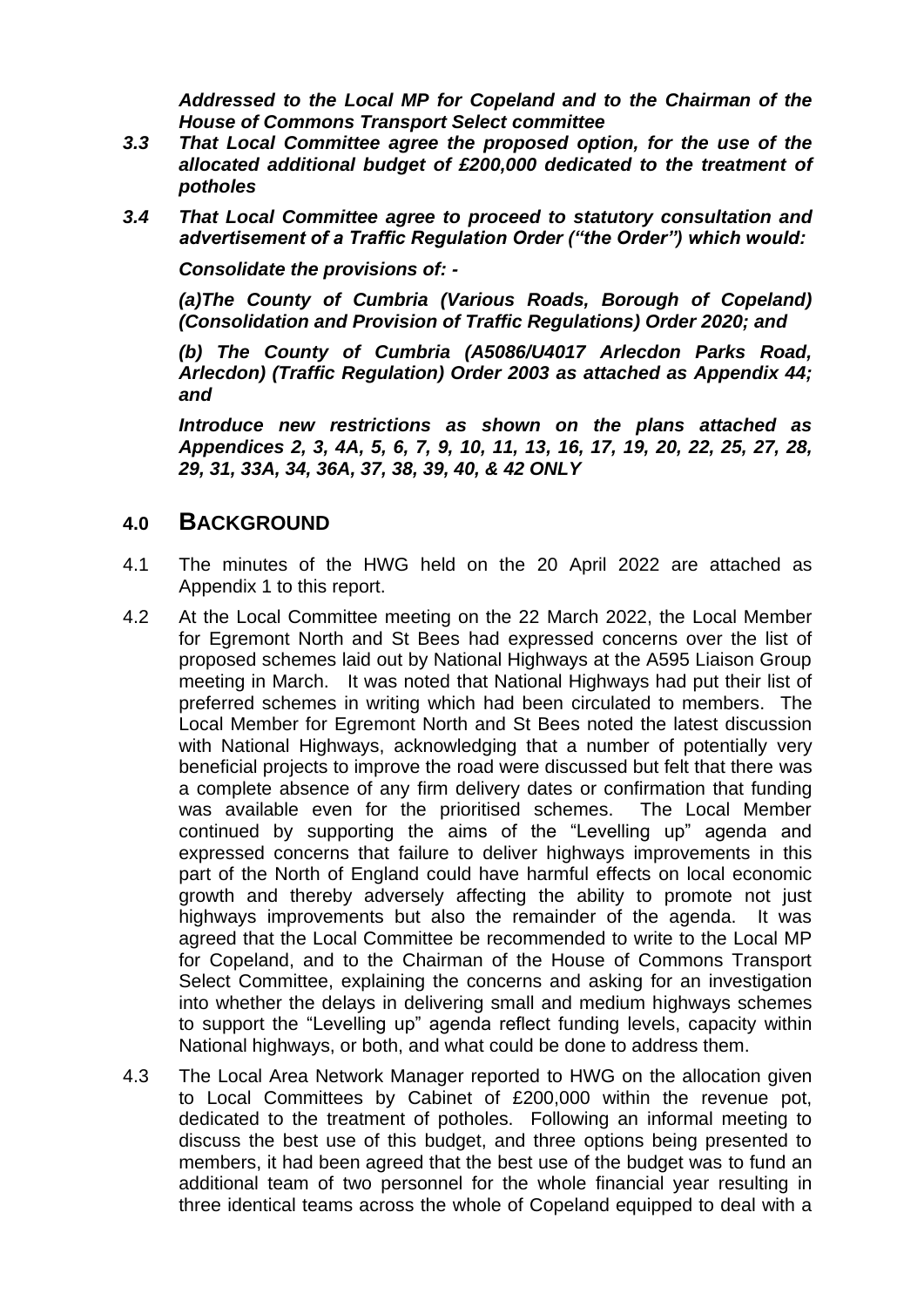range of defects from potholes, flags and kerbing defects, small drainage related defects as well as dealing with road traffic accidents when needed. It was noted that this would help to reduce the numbers of defects currently on the HIAMS system as well as reducing response times for any urgent defects which require an immediate response.

4.4 Copeland Remainder TRO Review report which was presented to HWG on the 20 April 2022 is attached as Appendix 46 to this report. Members of the Highways Working Group requested changes to the original Appendices 4, 33 and 36, upon which members of the Working Group have subsequently been consulted upon, and are attached as Appendices 4A, 33A and 36A respectively, and which are recommended for inclusion in the Order referred to at paragraph 3.4 above.

# **5.0 OPTIONS**

5.1 That Local Committee accept, amend, or reject the recommendations laid out above. Follow the discussions during the Copeland HWG as detailed in this report.

# **6.0 RESOURCE AND VALUE FOR MONEY IMPLICATIONS**

6.1 The resource implications are laid out in respect to each of the `recommendations are set out in the original reports to the HWG circulated to members.

# **7.0 LEGAL IMPLICATIONS**

7.1 There are no direct legal implications arising from the recommendation to recommendations 3.1, 3.2 and 3.3 to note the Minutes of the HWG of 20 April 2022 which are attached as Appendix 1.

> 7.2 In relation to the recommendation at paragraph 3.4, The County Council, as Traffic Authority, must take into consideration the matters contained in section 122(2) of the Road Traffic Regulation Act 1984 ("the 1984 Act") detailed below, in considering whether it is expedient to agree to the implementation of the Traffic Order detailed in this Report for the reasons specified at sections  $1(1)(a)$ ,  $(c)$ ,  $(d)$  and  $(f)$  of the 1984 Act, as also set out in the Statement Reasons which is attached as Appendix 45, namely:

(a) For avoiding danger to persons or other traffic using the roads or any other roads or for preventing the likelihood of any such danger arising, or

(c) For facilitating the passage on the roads or any other roads of any class of traffic (including pedestrians) or,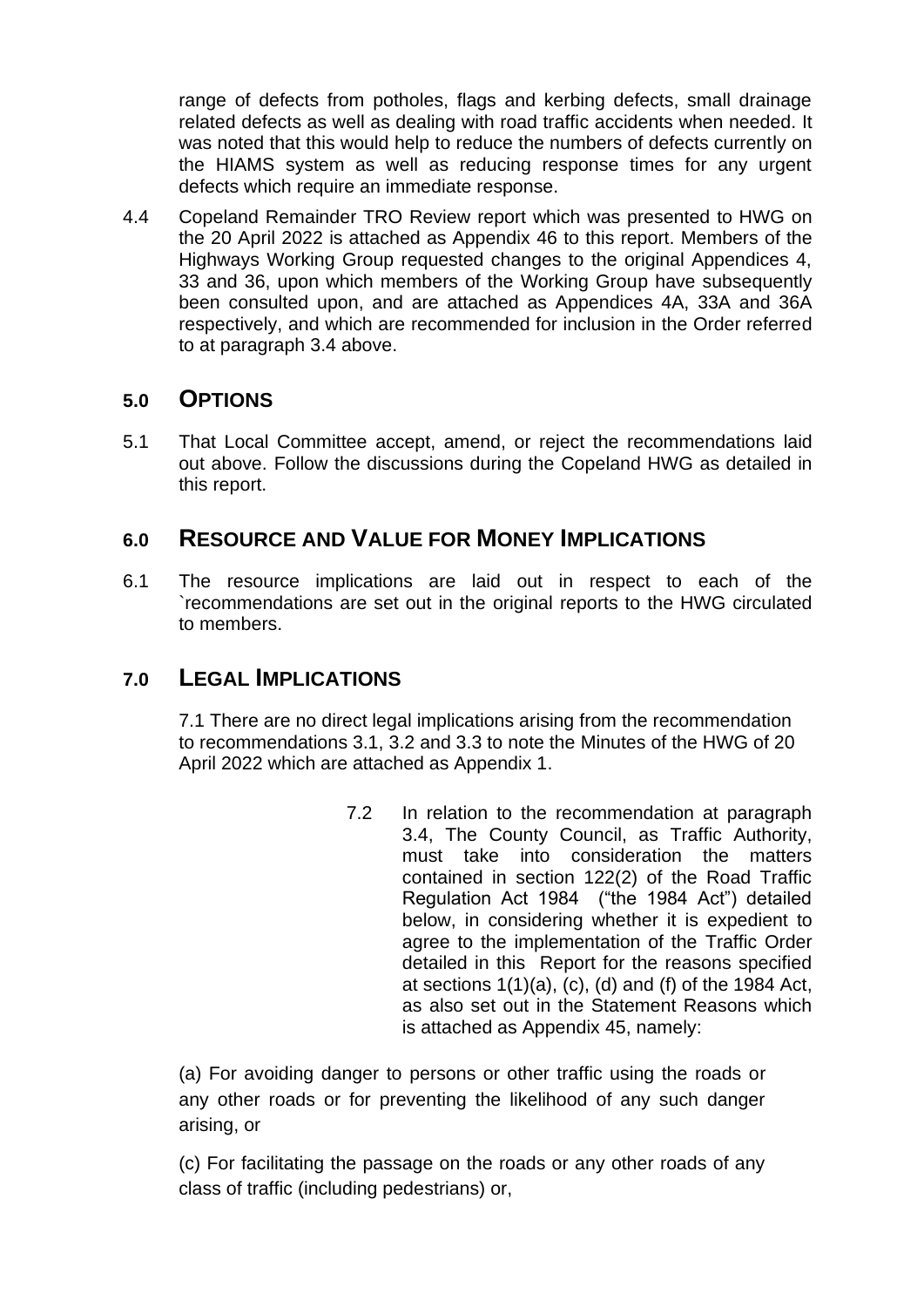(d) for preventing the use of the road by vehicular traffic of a kind which, or its use by vehicular traffic in a manner which, is unsuitable having regard to the existing character of the road or adjoining property, or

(f) for preserving or improving the amenities of the area through which the roads run.

- 7.3 Under Section 122(2), the matters which must be taken into account in exercising that duty are: -
- (a) The desirability of securing and maintaining reasonable access to premises;
- (b) the effect on amenities of an area;
- (c) the national air quality strategy prepared under section 80 of the Environment Act 1995;
- (d) the importance of facilitating the passage of public service vehicles and of securing the safety and convenience of persons using or desiring to use such vehicles; and
- (e) any other matters appearing to the authority to be relevant.
	- 7.4 Local Committees may, pursuant to Part 2D, paragraph 5.1.2 g), of the Constitution, approve the making of traffic regulation orders in accordance with powers under Parts I, II and IV of the Road Traffic Regulation Act 1984, **except**  for the making of Traffic Regulation Orders which involve the introduction for on-street residents permits, which are delegated to the Executive Director – Economy and Infrastructure subject to a decision of the appropriate member body to introduce such charges. (KB – 11.5.2022)

## **8.0 CONCLUSION**

8.1 That This report details the discussions and recommendations of the meeting of the HWG on the 20 April 2022 and recommends that the Local Committee note the Minutes of the HWG which is attached as Appendix 1 and agree to the proposed recommendations laid out in paragraph 3 of this report.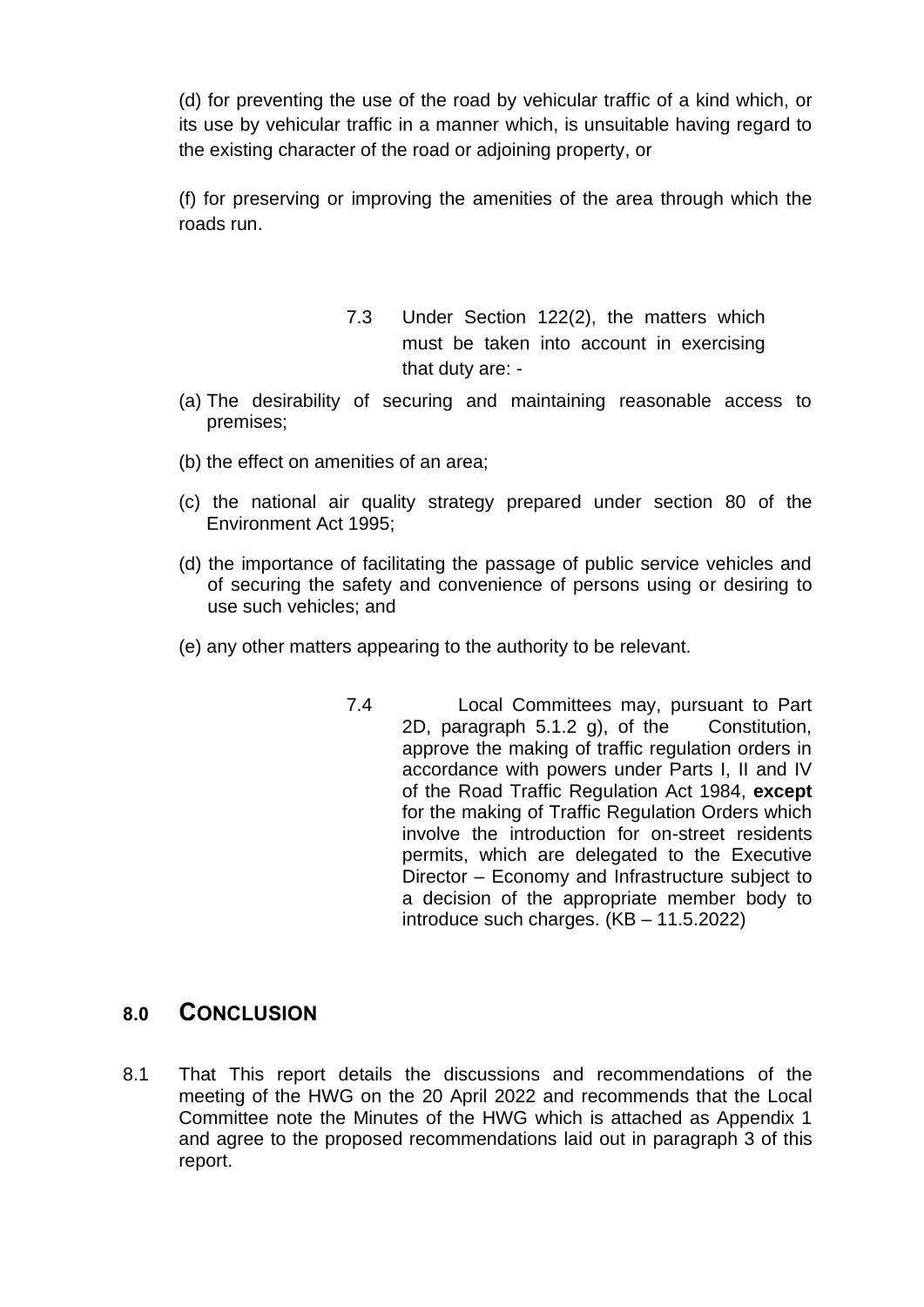#### **Angela Jones Executive Director – Economy and Infrastructure**

*May 2022*

*Please ensure that every part of this section where there is an asterisk\* is completed in accordance with the instructions before sending the report to Democratic Services, following which please delete this sentence.*

#### **APPENDICES**

| <b>Appendix 1</b>   | -                            | <b>Minutes of the Copeland HWG 20 April 2022</b>     |
|---------------------|------------------------------|------------------------------------------------------|
| <b>Appendix 2</b>   | -                            | Proposal 1 - Bowthorn Road, Cleator Moor AM01        |
| <b>Appendix 3</b>   | $\qquad \qquad \blacksquare$ | Proposal 2 - Birks Road, Cleator Moor AM00           |
| Appendix 4a         | $\qquad \qquad \blacksquare$ | <b>Proposal 3 The Forge Cleator</b>                  |
| <b>Appendix 5</b>   | -                            | Proposal 4 - Palmers Court, Cleator - AM00           |
| <b>Appendix 6</b>   | -                            | Proposal 5 - Wellington Street, Millom AM00          |
| <b>Appendix 7</b>   | -                            | <b>Proposal 6 - Albert Street, Millom AM00</b>       |
| <b>Appendix 8</b>   | -                            | <b>Intentionally omitted</b>                         |
| <b>Appendix 9</b>   | -                            | Proposal 7 - Holborn Hill, Millom AM01               |
| <b>Appendix 10</b>  | -                            | Proposal 8 - Market Square, Millom AM00              |
| <b>Appendix 11</b>  | -                            | Proposal 9 - U4141 Millom - AM00                     |
| <b>Appendix 12</b>  | -                            | <b>Intentionally omitted</b>                         |
| <b>Appendix 13</b>  | -                            | Proposal 10 - Main Street, St Bees AM01              |
| <b>Appendix 14</b>  | $\qquad \qquad \blacksquare$ | <b>Intentionally omitted</b>                         |
| <b>Appendix 15</b>  | -                            | <b>Intentionally omitted</b>                         |
| <b>Appendix 16</b>  | -                            | Proposal 12 - Main Street, St Bees AM01              |
| <b>Appendix 17</b>  |                              | Proposal 13 - Hollins Park & West Spur - AM00        |
| <b>Appendix 18</b>  | -                            | <b>Intentionally omitted</b>                         |
| <b>Appendix 19</b>  | -                            | Proposal 14 - Main Street, Frizington AM01           |
| <b>Appendix 20</b>  | -                            | Proposal 15 - Arlecdon Parks Road, Arlecdon AM00     |
| <b>Appendix 21</b>  | -                            | <b>Intentionally omitted</b>                         |
| <b>Appendix 22</b>  | -                            | Proposal 17 - Ennerdale School AM00                  |
| <b>Appendix 23</b>  | -                            | <b>Intentionally omitted</b>                         |
| <b>Appendix 24</b>  | -                            | <b>Intentionally omitted</b>                         |
| <b>Appendix 25</b>  | -                            | Proposal 20 - Ramsay Drive, Parton AM00              |
| <b>Appendix 26</b>  | -                            | <b>Intentionally omitted</b>                         |
| <b>Appendix 27</b>  | $\blacksquare$               | Proposal 22 - Foundry Road, Parton - AM01            |
| <b>Appendix 28</b>  | -                            | Proposal 23 - Bridge End, Egremont AM00              |
| <b>Appendix 29</b>  | -                            | <b>Proposal 24 - Various Egremont AM00</b>           |
| <b>Appendix 30</b>  | -                            | <b>Intentionally omitted</b>                         |
| <b>Appendix 31</b>  | $\qquad \qquad \blacksquare$ | <b>Proposal 25 - Scurgill Terrace, Egremont AM01</b> |
| <b>Appendix 32</b>  | -                            | <b>Intentionally omitted</b>                         |
| <b>Appendix 33a</b> |                              | <b>Proposal 26 Market Street Egremont</b>            |
| Appendix 34         |                              | Proposal 27 - Main Street, Egremont - AM00           |
| <b>Appendix 35</b>  | $\blacksquare$               | <b>Intentionally omitted</b>                         |
| Appendix 36a -      |                              | <b>Proposal 28 Gosforth Road, Seascale</b>           |
| <b>Appendix 37</b>  |                              | Proposal 29 - Whitecroft - AM00                      |
| <b>Appendix 38</b>  | -                            | Proposal 30 - Calderbridge Layby - AM00              |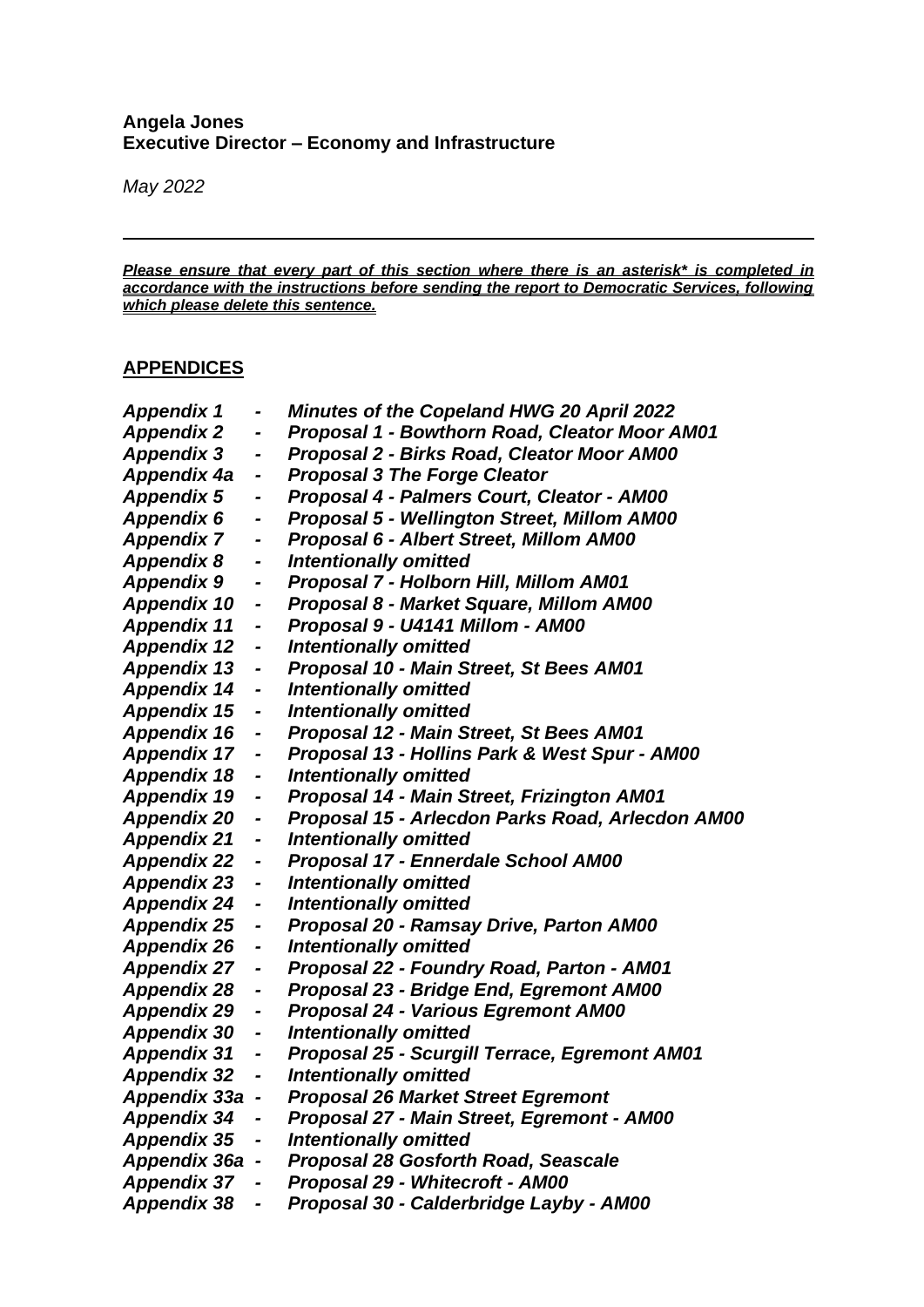*Appendix 39 - Proposal 31 - Main Street, Ravenglass AM00 Appendix 40 - Proposal 32 - Bankfield Road, Haverigg - AM00 Appendix 41 - Intentionally omitted Appendix 42 - Proposal 34 - Lowca Community School - AM01Appendix Appendix 43 - Intentionally omitted Appendix 44 - The County of Cumbria (A5086/U4017 Arlecdon Parks Road, Arlecdon) (Traffic Regulation) Order 2003 Appendix 45 - Statement of Reasons for proposing to make the Order detailed at paragraph 3.4 Appendix 46 - Copeland Remainder TRO Review – Highways Working Group Report*

| Electoral Division(s): | <b>All Copeland</b> |
|------------------------|---------------------|
|------------------------|---------------------|

| Please remove whichever option is not applicable                                                                                   |           |     |
|------------------------------------------------------------------------------------------------------------------------------------|-----------|-----|
| <b>Executive Decision</b>                                                                                                          | No.       |     |
| <b>Key Decision</b>                                                                                                                | No        |     |
| If a Key Decision, is the proposal published in the current Forward Plan?                                                          |           | N/A |
| Is the decision exempt from call-in on grounds of urgency?                                                                         | <b>No</b> |     |
| If exempt from call-in, has the agreement of the Chair of the relevant<br>Overview and Scrutiny Committee been sought or obtained? |           | N/A |
| Has this matter been considered by Overview and Scrutiny?<br>If so, give details below.                                            | No        |     |
| Has an environmental or sustainability impact assessment<br>been<br>undertaken?                                                    |           | N/A |
| Has an equality impact assessment been undertaken?                                                                                 |           | N/A |

*N.B. If an executive decision is made, then a decision cannot be implemented until the expiry of the eighth working day after the date of the meeting – unless the decision is urgent and exempt from call-in and necessary approvals have been obtained.*

#### **PREVIOUS RELEVANT COUNCIL OR EXECUTIVE DECISIONS** *[including Local Committees]*

*No previous relevant decisions.*